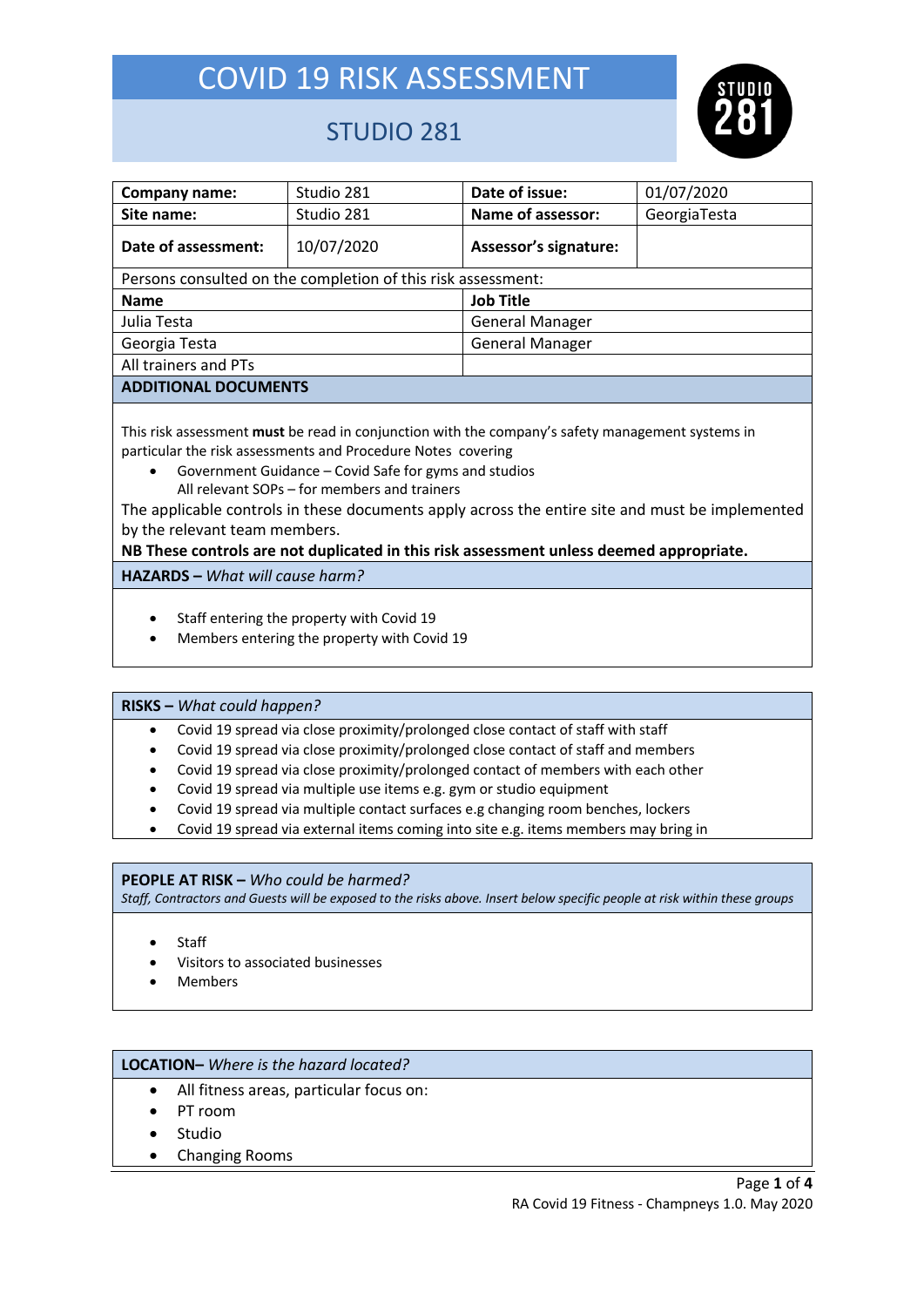## STUDIO 281



|                   | <b>GENERAL CONTROL MEASURES - What are you doing to control the risks?</b>                                                                                                    |            |           |     |                                      |  |
|-------------------|-------------------------------------------------------------------------------------------------------------------------------------------------------------------------------|------------|-----------|-----|--------------------------------------|--|
|                   | All the control measures identified below will in combination, contribute to minimise the risks identified to an                                                              |            |           |     |                                      |  |
| acceptable level. |                                                                                                                                                                               |            |           |     |                                      |  |
|                   | Please identify below whether the controls are happening or not and propose any further action needed.                                                                        |            |           |     |                                      |  |
| No.               | Description                                                                                                                                                                   | Yes        | <b>No</b> | N.A | Responsible                          |  |
| $\mathbf{1}$      | Social distancing measures in place as required and in line<br>with government guidance, marked out on floors as required.                                                    | V          |           |     |                                      |  |
| $\overline{2}$    | Sanitising station at entrance and in relevant places throughout<br>department where hand wash not immediately available e.g.<br>gym and studios but not changing rooms.      | $\sqrt{ }$ |           |     |                                      |  |
| 5                 | Staff issued PPE in line with government guidance and staff<br>trained on the correct procedure for putting on, taking off and<br>disposing of it.                            | V          |           |     | Training on 16 <sup>th</sup><br>July |  |
| 6                 | All staff have completed training to ensure they understand<br>safe practice and complying with Covid-19 regulations within<br>the studio                                     | V          |           |     |                                      |  |
| $\overline{7}$    | All staff have had temperature taken prior to entering.                                                                                                                       | V          |           |     |                                      |  |
| 8                 | Temperature of members taken on arrival                                                                                                                                       | $\sqrt{ }$ |           |     |                                      |  |
| 9                 | Cleaning station available for members with all encouraged to<br>disinfect equipment after usage. Instructors to prompt at all<br>times to ensure we monitor and manage this. | V          |           |     |                                      |  |
| 10 <sup>1</sup>   | Numbers limited in line with government guidance. Booking<br>process confirmed in line with guidance.                                                                         | V          |           |     |                                      |  |
| 11                | Strict desk coverage to manage members.                                                                                                                                       | $\sqrt{ }$ |           |     |                                      |  |
| 12                | Consider routes and entrances in order to manage numbers<br>V<br>and prevent guests/members 'sneaking in'. Entrance and exit<br>only to ensure one way system                 |            |           |     |                                      |  |
| 13                | Remove provided sweat towels<br>V                                                                                                                                             |            |           |     |                                      |  |
| 14                | Max numbers in changing rooms and studios established<br>$\sqrt{ }$<br>based on government guidance.                                                                          |            |           |     |                                      |  |
| 15                | Movement corridor to ensure flow of members is safe and<br>V<br>distanced                                                                                                     |            |           |     |                                      |  |
| 16                | Classes conducted outside wherever possible to facilitate<br>distancing. Limit numbers indoors and zoned marked out to<br>ensure distancing is in place                       | V          |           |     |                                      |  |
| 17                | Air con and extractor fans on at all times to allow for fresh air<br>flow                                                                                                     | $\sqrt{ }$ |           |     |                                      |  |
| 18                | Close areas periodically to allow for a full clean of the area.<br>$\sqrt{ }$                                                                                                 |            |           |     |                                      |  |
| 19                | Classes scheduled with 10 minutes minimum clean down to<br>ν<br>allow for full clean of space and equipment between each<br>class.                                            |            |           |     |                                      |  |
| 20                | No sharing of equipment within studio or outdoor setting<br>V                                                                                                                 |            |           |     |                                      |  |
| 21                | No towels or shower facilities<br>V                                                                                                                                           |            |           |     |                                      |  |
| 22                | No 'Hot' Classes such as Hot Yoga.<br>V                                                                                                                                       |            |           |     |                                      |  |
| 23                | Water dispensers will be marked with no mouth drinking                                                                                                                        | V          |           |     |                                      |  |
| 24                | Instructors not to share microphones, one each or do not use.                                                                                                                 | V          |           |     |                                      |  |
| 25                | Walk through video sent to members and available for guests<br>detailing new processes and procedures and what they need<br>to do when using the facilities.                  | V          |           |     |                                      |  |
| 26                | Ensure cleaning is regularly monitored and documented                                                                                                                         | V          |           |     |                                      |  |
| 27                | Where practical replace bins with pedal opening bins.<br>V                                                                                                                    |            |           |     |                                      |  |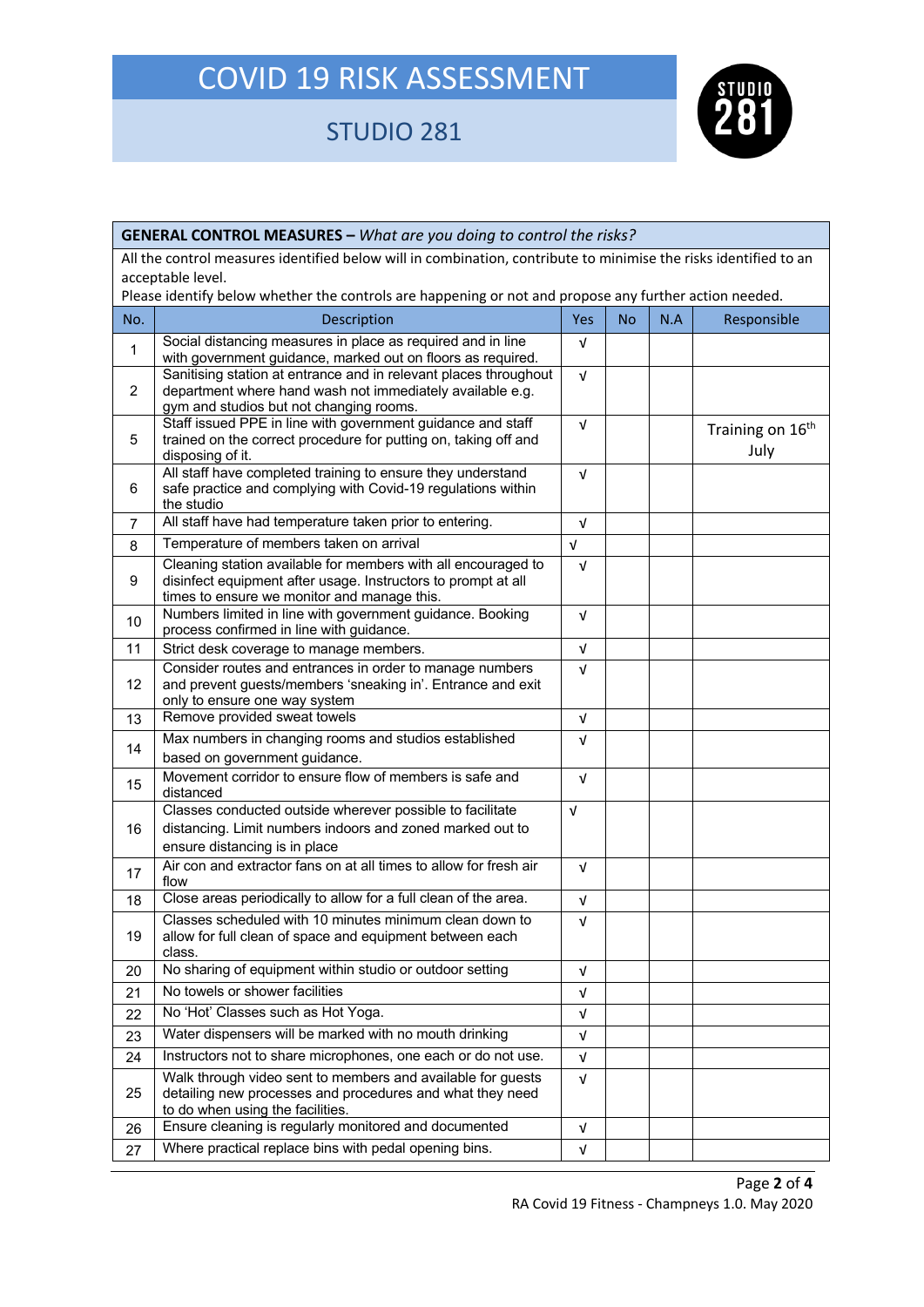

### STUDIO 281

### **GENERAL CONTROL MEASURES –** *What are you doing to control the risks?*

All the control measures identified below will in combination, contribute to minimise the risks identified to an acceptable level.

| Please identify below whether the controls are happening or not and propose any further action needed. |                                                                                                                                                                                              |  |    |     |             |
|--------------------------------------------------------------------------------------------------------|----------------------------------------------------------------------------------------------------------------------------------------------------------------------------------------------|--|----|-----|-------------|
| No.                                                                                                    | Description                                                                                                                                                                                  |  | No | N.A | Responsible |
| 28                                                                                                     | Review night cleaning procedures, update and resource<br>accordingly.                                                                                                                        |  |    |     |             |
| 29                                                                                                     | Personal training studio will have daily cleaning procedures,<br>increase frequency of cleaning - between classes, deep clean<br>daily, periodic closures if required to undertake cleaning. |  |    |     |             |
| 30                                                                                                     | Studio cleaning procedures, increase frequency of cleaning,<br>ensure materials are available for users to clean equipment<br>after use, periodic closures to allow for full clean of area.  |  |    |     |             |

|     | SITE SPECIFIC ASSESSMENT- Complete this table for any hazard, risk not included above and for any<br>additional control measures in place or required. |                   |                                       |  |                     |  |
|-----|--------------------------------------------------------------------------------------------------------------------------------------------------------|-------------------|---------------------------------------|--|---------------------|--|
| No. | Hazard                                                                                                                                                 | Risk              | <b>Control Measure</b><br>Responsible |  | In place?<br>Yes/No |  |
|     |                                                                                                                                                        |                   |                                       |  |                     |  |
|     |                                                                                                                                                        |                   |                                       |  | v                   |  |
| 31  |                                                                                                                                                        | contamination     | Keep as many entrance doors           |  | v                   |  |
|     |                                                                                                                                                        |                   | open                                  |  |                     |  |
| 32  |                                                                                                                                                        | contamination     | No written lists or documents         |  | ν                   |  |
| 33  |                                                                                                                                                        | Social distancing | One entrance/one exit for main        |  | V                   |  |
|     |                                                                                                                                                        |                   | studio                                |  |                     |  |